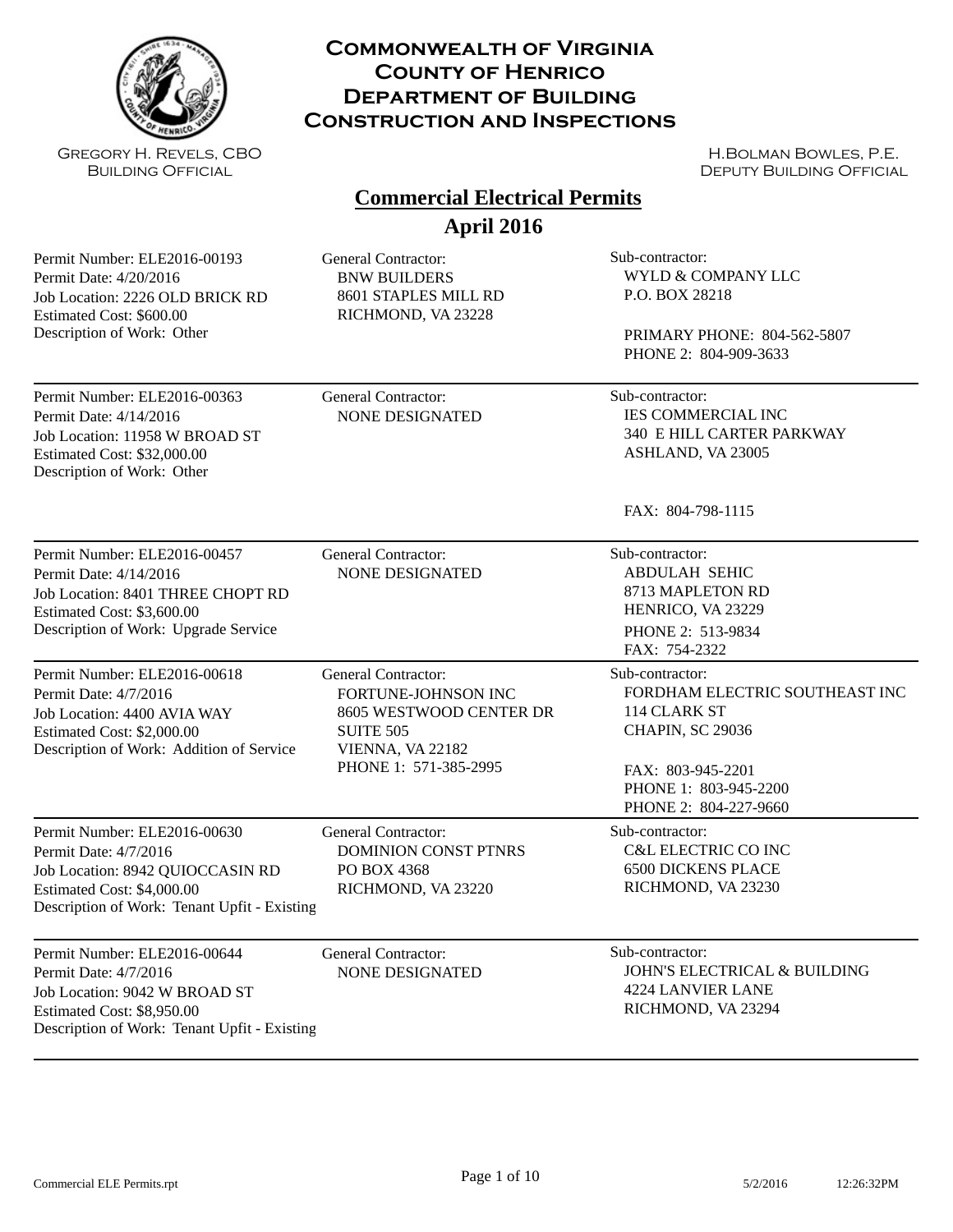Permit Number: ELE2016-00663 Permit Date: 4/20/2016 Job Location: 3159 LAUDERDALE DR Estimated Cost: \$2,094.75 Description of Work: Tenant Upfit - Existing

General Contractor: Sub-contractor: EAGLE COMMERCIAL CONST LLC 2250 OLD BRICK RD SUITE 220 GLEN ALLEN, VA 23060 PHONE 1: 804-741-4663

MID ATLANTIC BUSINESS COMM 9830 MAYLAND DR SUITE F HENRICO, VA 23233 FAX: (804) 273-9888 PHONE 1: (804) 273-6521

|                                                                                                                                                                     | FAX: 804-741-0553                                                                                                                                                       |                                                                                                                                                     |
|---------------------------------------------------------------------------------------------------------------------------------------------------------------------|-------------------------------------------------------------------------------------------------------------------------------------------------------------------------|-----------------------------------------------------------------------------------------------------------------------------------------------------|
| Permit Number: ELE2016-00692<br>Permit Date: 4/22/2016<br>Job Location: 10301 WOODMAN RD<br>Estimated Cost: \$17,000.00<br>Description of Work: Addition of Service | <b>General Contractor:</b><br><b>CAM WEST</b><br>11301 WOODMAN RD<br>HENRICO, VA 23060                                                                                  | Sub-contractor:<br>US ELECTRIC CO INC<br><b>2403 W MAIN ST</b><br>RICHMOND, VA 23220<br>PHONE 1: 804-353-4928<br>FAX: 804-353-5929                  |
| Permit Number: ELE2016-00695<br>Permit Date: 4/25/2016<br>Job Location: 3384 CREIGHTON RD<br>Estimated Cost: \$167,250.00<br>Description of Work: New Service       | <b>General Contractor:</b><br>COMMONWEALTH CONSTRUCTION<br>4900 AUGUSTA AVE STE 120<br>PHONE 1: 221-9227<br>FAX: 355-0085                                               | Sub-contractor:<br>THE ELECTRICAL CONNECTION INC<br>2305 MANAKINTOWN FERRY RD<br>MIDLOTHIAN, VA 23113<br>PHONE 1: 804-897-1683<br>FAX: 804-897-1035 |
| Permit Number: ELE2016-00721<br>Permit Date: 4/7/2016<br>Job Location: 1746 E PARHAM RD<br>Estimated Cost: \$5,000.00<br>Description of Work: Other                 | <b>General Contractor:</b><br><b>RIVERSTONE INC</b><br>1401 ROSENEATH RD<br><b>SUITE 200</b><br>RICHMOND, VA 23230<br>PHONE 1: 560-5300                                 | Sub-contractor:<br>L W STONE ELEC CONT INC<br>5600 ASHTON PARK CT<br>GLEN ALLEN, VA 23059<br>PHONE 1: 804-360-3314<br>FAX: 804-360-3885             |
| Permit Number: ELE2016-00733<br>Permit Date: 4/7/2016<br>Job Location: 8112 STRATH RD<br>Estimated Cost: \$4,500.00<br>Description of Work: Other                   | <b>General Contractor:</b><br>THE HYPERION GROUP INC<br>7620 WHITEPINE RD<br>RICHMOND, VA 23237<br>PHONE 1: 714-2543                                                    | Sub-contractor:<br><b>AMP ELECTRIC</b><br>2205 KIOWA DRIVE<br>POWHATAN, VA 23139                                                                    |
| Permit Number: ELE2016-00734<br>Permit Date: 4/7/2016<br>Job Location: 1754 HUNGARY RD<br>Estimated Cost: \$4,500.00<br>Description of Work: Other                  | <b>General Contractor:</b><br>THE HYPERION GROUP INC<br>7620 WHITEPINE RD<br>RICHMOND, VA 23237<br>PHONE 1: 714-2543                                                    | Sub-contractor:<br><b>AMP ELECTRIC</b><br>2205 KIOWA DRIVE<br>POWHATAN, VA 23139                                                                    |
| Permit Number: ELE2016-00751<br>Permit Date: 4/13/2016<br>Job Location: 10900 NUCKOLS RD<br>Estimated Cost: \$10,270.00<br>Description of Work: New Service         | <b>General Contractor:</b><br>HIGHWOODS PROPERTIES INC<br>4501 HIGHWOODS PKWY<br><b>SUITE 400</b><br>GLEN ALLEN, VA 23060<br>PHONE 1: 804-747-7800<br>FAX: 804-346-4265 | Sub-contractor:<br>BECKSTOFFER-WELSH INC<br>2020 SLEDD ST<br>RICHMOND, VA 23220<br>PHONE 1: 804-329-1000<br>FAX: 804-321-3765                       |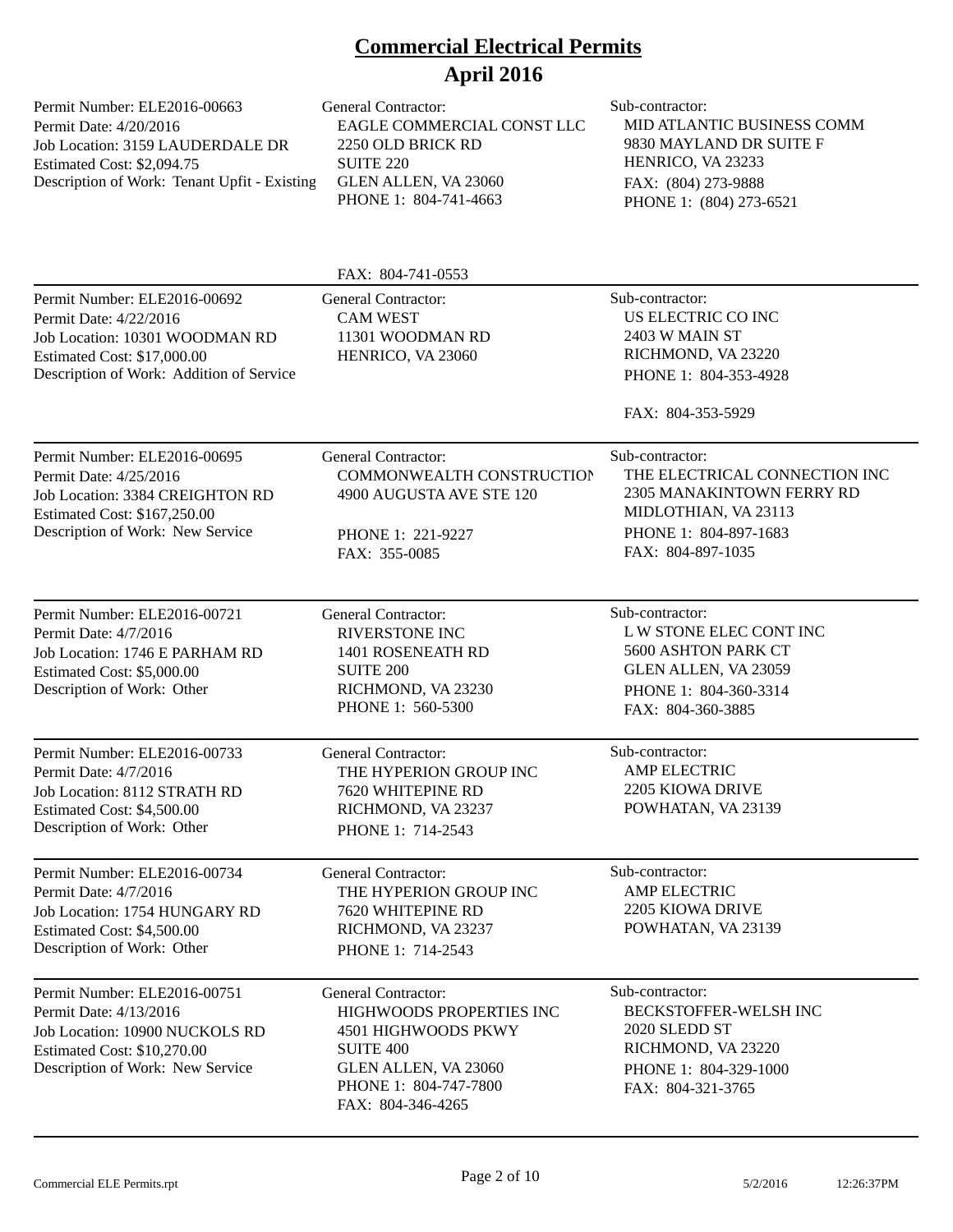| Permit Number: ELE2016-00759<br>Permit Date: 4/1/2016<br>Job Location: 11720 W BROAD ST<br>Estimated Cost: \$4,700.00<br>Description of Work: Other                         | <b>General Contractor:</b><br>SHAWMUT DESIGN AND CONSTRU<br>560 HARRISON AVENUE<br>BOSTON, MA 02118<br>PHONE 1: 617-622-7000<br>FAX: 617-622-7001 | Sub-contractor:<br>ATLANTIC CONSTRUCTORS<br>1401 BATTERY BROOKE PKWY<br>RICHMOND, VA 23237<br>FAX: 804-222-3403                       |
|-----------------------------------------------------------------------------------------------------------------------------------------------------------------------------|---------------------------------------------------------------------------------------------------------------------------------------------------|---------------------------------------------------------------------------------------------------------------------------------------|
| Permit Number: ELE2016-00774<br>Permit Date: 4/6/2016<br>Job Location: 6800 PARAGON PL<br>Estimated Cost: \$16,543.00<br>Description of Work: Other                         | <b>General Contractor:</b><br><b>NONE DESIGNATED</b>                                                                                              | Sub-contractor:<br><b>DIVERSIFIED SYSTEMS</b><br>PO BOX 1028<br>1103 GREAT FALL CT<br>KINGHTDALE, NC 27545<br>FAX: 919-227-3946       |
| Permit Number: ELE2016-00778<br>Permit Date: 4/7/2016<br>Job Location: 1604 SANTA ROSA RD<br>Estimated Cost: \$9,084.88<br>Description of Work: Tenant Upfit - Existing     | <b>General Contractor:</b><br>DALLAN CONSTRUCTION INC<br>4900 FITZHUGH AVE<br>RICHMOND, VA 23230<br>PHONE 1: 421-9326<br>FAX: 804-421-9328        | Sub-contractor:<br>NET100 LTD<br>5500 COX ROAD<br><b>SUITE G</b><br>GLEN ALLEN, VA 23060<br>FAX: 804-346-1987                         |
| Permit Number: ELE2016-00782<br>Permit Date: 4/7/2016<br>Job Location: 540 TRAMPTON RD<br>Estimated Cost: \$1,000.00<br>Description of Work: Temporary Power Pole           | <b>General Contractor:</b><br>NONE DESIGNATED                                                                                                     | Sub-contractor:<br><b>CURRENT ELECTRIC</b><br>1618 REAMS RD<br>POWHATAN, VA 23139<br>FAX: 804-598-2715<br>PHONE 1: 804-833-7705       |
| Permit Number: ELE2016-00786<br>Permit Date: 4/29/2016<br>Job Location: 6804 SCHOOL AVE<br>Estimated Cost: \$8,500.00<br>Description of Work: Addition of Service           | <b>General Contractor:</b><br><b>NONE DESIGNATED</b>                                                                                              | Sub-contractor:<br>WEST END MACHINE & WELDING INC<br><b>6804 SCHOOL AVE</b><br>HENRICO, VA 23228<br>FAX: 804-264-0747                 |
| Permit Number: ELE2016-00789<br>Permit Date: 4/7/2016<br>Job Location: 7723 NORTHBOURNE CT<br>Estimated Cost: \$5,600.00<br>Description of Work: Other                      | <b>General Contractor:</b><br><b>E F YATES CONSTRUCTION</b><br>209 ARCADIA ST<br>RICHMOND, VA 23225<br>PHONE 1: 804-276-1199<br>FAX: 804-745-0857 | Sub-contractor:<br>DEMENT ENERGY SERVICES<br>8703 GREENFORD DR<br>HENRICO, VA 23294<br>PHONE 1: 804-678-9956<br>FAX: 804-864-9031     |
| Permit Number: ELE2016-00791<br>Permit Date: 4/7/2016<br>Job Location: 201 TOWNE CENTER WEST<br>Estimated Cost: \$17,000.00<br>Description of Work: Tenant Upfit - Existing | <b>General Contractor:</b><br><b>LIBERTY GROUP LLC</b><br>330 NORTH STONESTREET AVE<br>ROCKVILLE, MD 20850<br>PHONE 1: 301-674-1192               | Sub-contractor:<br>C & P ELECTRICAL SERVICES INC<br><b>512 WATCH HILL ROAD</b><br>MIDLOTHIAN, VA 23114<br>PRIMARY PHONE: 804-513-5717 |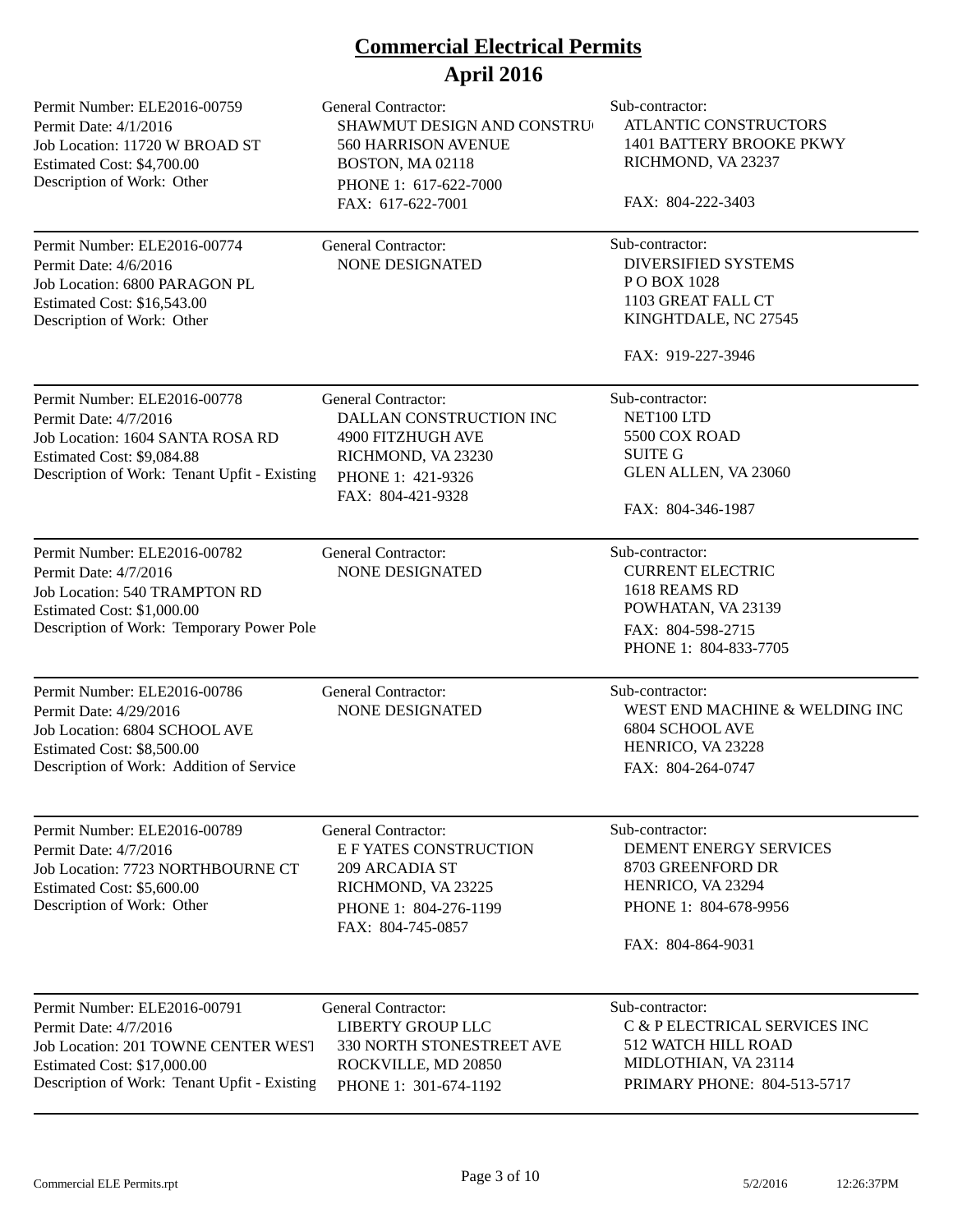| Permit Number: ELE2016-00792<br>Permit Date: 4/20/2016<br>Job Location: 3979 DEEP ROCK RD<br>Estimated Cost: \$7,500.00<br>Description of Work: Tenant Upfit - Existing  | <b>General Contractor:</b><br>HALEY BUILDERS INC<br>10102 WHITESEL RD<br>ASHLAND, VA 23005<br>PHONE 1: 804-798-3817<br>FAX: 804-798-3953                        | Sub-contractor:<br>LOCAL ELECTRIC COMPANY INC<br>10458 CAUTHORNE RD<br>GLEN ALLEN, VA 23059<br>PHONE 1: 804-752-6519<br>FAX: 804-752-7980       |
|--------------------------------------------------------------------------------------------------------------------------------------------------------------------------|-----------------------------------------------------------------------------------------------------------------------------------------------------------------|-------------------------------------------------------------------------------------------------------------------------------------------------|
| Permit Number: ELE2016-00793<br>Permit Date: 4/11/2016<br>Job Location: 6800 PARAGON PL<br>Estimated Cost: \$4,600.00<br>Description of Work: Tenant Upfit - Existing    | <b>General Contractor:</b><br><b>BDN GC SERVICES LLC</b><br><b>300 ARBORETUM PLACE</b><br>SUITE 330<br>RICHMOND, VA 23236<br>PHONE 1: 521-1820<br>FAX: 521-1821 | Sub-contractor:<br>ELECTRICOMM INC<br>PO BOX 1836<br>ASHLAND, VA 23005<br>FAX: 804-752-3436<br>PHONE 1: 804-355-2244                            |
| Permit Number: ELE2016-00796<br>Permit Date: 4/20/2016<br>Job Location: 3159 LAUDERDALE DR<br>Estimated Cost: \$4,325.70<br>Description of Work: Tenant Upfit - Existing | <b>General Contractor:</b><br>EAGLE COMMERCIAL CONST LLC<br>2250 OLD BRICK RD<br><b>SUITE 220</b><br>GLEN ALLEN, VA 23060<br>PHONE 1: 804-741-4663              | Sub-contractor:<br><b>B &amp; B ELECTRIC</b><br>9982 LICKINGHOLE RD<br>ASHLAND, VA 23005<br>FAX: 804-752-1076<br>PHONE 1: 804-752-1075          |
|                                                                                                                                                                          | FAX: 804-741-0553                                                                                                                                               |                                                                                                                                                 |
| Permit Number: ELE2016-00797<br>Permit Date: 4/7/2016<br>Job Location: 11225 NUCKOLS RD<br>Estimated Cost: \$500.00<br>Description of Work: Tenant Upfit - Existing      | <b>General Contractor:</b><br>CROSS CREEK BUILDERS LLC<br>2144 TOWER HILL RD<br>POWHATAN, VA 23139<br>FAX: 804-414-8688<br>PHONE 1: 804-615-2396                | Sub-contractor:<br><b>FAMILY ELECTRIC INC</b><br>12733-B OAK LAKE CT<br>MIDLOTHIAN, VA 23112<br>FAX: 804-379-2794                               |
| Permit Number: ELE2016-00798<br>Permit Date: 4/7/2016<br>Job Location: 3800 STILLMAN PKWY<br>Estimated Cost: \$4,900.00<br>Description of Work: Tenant Upfit - Existing  | General Contractor:<br>LANE HOMES & REMODELING<br>12536 PATTERSON AVE<br>HENRICO, VA 23233<br>PHONE 1: 804-784-0012<br>FAX: 804-784-0025                        | Sub-contractor:<br>FAMILY ELECTRIC INC<br>12733-B OAK LAKE CT<br>MIDLOTHIAN, VA 23112                                                           |
|                                                                                                                                                                          |                                                                                                                                                                 | FAX: 804-379-2794                                                                                                                               |
| Permit Number: ELE2016-00808<br>Permit Date: 4/7/2016<br>Job Location: 8018 W BROAD ST<br>Estimated Cost: \$2,950.00<br>Description of Work: Tenant Upfit - Existing     | <b>General Contractor:</b><br>STOKER CONSTRUCTION<br>10810 HASTY LANE<br><b>SUITE 102</b><br>MIDLOTHIAN, VA 23112<br>PHONE 1: 276-0600<br>FAX: 276-0616         | Sub-contractor:<br>MID ATLANTIC BUSINESS COMM<br>9830 MAYLAND DR SUITE F<br>HENRICO, VA 23233<br>FAX: (804) 273-9888<br>PHONE 1: (804) 273-6521 |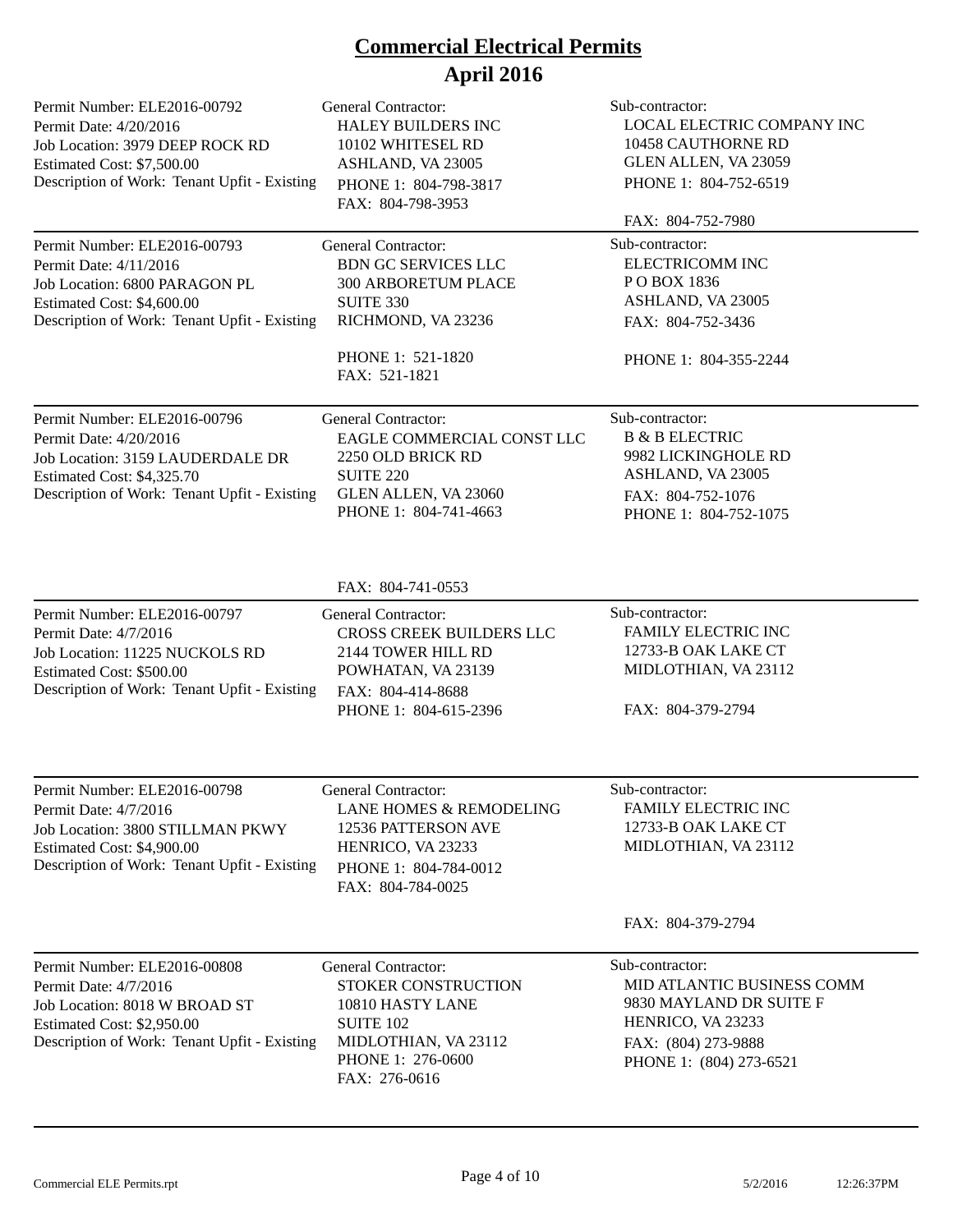| Permit Number: ELE2016-00809<br>Permit Date: 4/8/2016<br>Job Location: 8534 PATTERSON AVE<br>Estimated Cost: \$4,500.00<br>Description of Work: Tenant Upfit - Existing | <b>General Contractor:</b><br><b>GILL CRITTENDEN</b><br><b>800 ARLINGTRON CIRCLE</b><br>HENRICO, VA 23229                                                                              | Sub-contractor:<br>DEDICATED ELECTRICAL INC<br>3187 HADENSVILLE FIFE RD<br>GOOCHLAND, VA 23063<br>PRIMARY PHONE: 804-387-2631                      |
|-------------------------------------------------------------------------------------------------------------------------------------------------------------------------|----------------------------------------------------------------------------------------------------------------------------------------------------------------------------------------|----------------------------------------------------------------------------------------------------------------------------------------------------|
| Permit Number: ELE2016-00814<br>Permit Date: 4/11/2016<br>Job Location: 1746 E PARHAM RD<br>Estimated Cost: \$45,300.00<br>Description of Work: Tenant Upfit - Existing | General Contractor:<br><b>RIVERSTONE INC</b><br>1401 ROSENEATH RD<br><b>SUITE 200</b><br>RICHMOND, VA 23230<br>PHONE 1: 560-5300                                                       | Sub-contractor:<br>M S ELECTRONICS LLC<br><b>59 CHAMBERS BROOK RD</b><br>BRANCHBURG, NJ 08876<br>FAX: 888-550-2282                                 |
| Permit Number: ELE2016-00815<br>Permit Date: 4/13/2016<br>Job Location: 8101 BROOK RD<br>Estimated Cost: \$52,895.00<br>Description of Work: New Service                | General Contractor:<br>VERICON CONSTRUCTION CO<br>1063 ROUTE 22 EAST<br>MOUNTAINSIDE, NJ 07092<br>PHONE 1: 908-873-0022                                                                | Sub-contractor:<br>CHEWING & WILMER, INC-(MP)<br>2508 MECHANICSVILLE TNPK<br>RICHMOND, VA 23223<br>PHONE 1: 804-231-7373<br>FAX: 804-232-8102      |
| Permit Number: ELE2016-00818<br>Permit Date: 4/8/2016<br>Job Location: 11800 W BROAD ST<br>Estimated Cost: \$26,000.00<br>Description of Work: Tenant Upfit - Existing  | <b>General Contractor:</b><br>EMBREE CONSTRUCTION GROUP II<br>4747 WILLIAMS DR<br>GEORGETOWN, TX 78633<br>PHONE 1: 512-819-4700                                                        | Sub-contractor:<br>A CAPITAL ELECTRIC CONTRACTORS IN<br><b>305 SUNSET PARK DRIVE</b><br>HERNDON, VA 20170<br>FAX: 540-301-0340                     |
| Permit Number: ELE2016-00837<br>Permit Date: 4/11/2016<br>Job Location: 2300 CEDARFIELD PKWY<br>Estimated Cost: \$969.00<br>Description of Work: Other                  | <b>General Contractor:</b><br><b>CLANCY &amp; THEYS CONST CO</b><br>11830 FISHING POINT DR<br><b>SUITE 201</b><br>NEWPORT NEWS, VA 23606<br>PHONE 1: 757-873-6869<br>FAX: 757-873-7630 | Sub-contractor:<br>WATSON ELECTRICAL CONSTRUCTION<br>8235 HERMITAGE RD<br>RICHMOND, VA 23228<br>FAX: 804-332-6999                                  |
| Permit Number: ELE2016-00838<br>Permit Date: 4/11/2016<br>Job Location: 8018 W BROAD ST<br>Estimated Cost: \$2,500.00<br>Description of Work: Tenant Upfit - Existing   | <b>General Contractor:</b><br><b>NONE DESIGNATED</b>                                                                                                                                   | Sub-contractor:<br>PIEDMONT ELECTRICAL<br>11206 LEADBETTER RD<br><b>SUITE 2</b><br>ASHLAND, VA 23005<br>PHONE 1: 804-752-2100<br>FAX: 804-752-2144 |
| Permit Number: ELE2016-00841<br>Permit Date: 4/13/2016<br>Job Location: 11934 W BROAD ST<br>Estimated Cost: \$59,000.00<br>Description of Work: Tenant Upfit - New      | <b>General Contractor:</b><br>COMMONWEALTH CONSTRUCTION<br>4900 AUGUSTA AVE STE 120<br>PHONE 1: 221-9227<br>FAX: 355-0085                                                              | Sub-contractor:<br><b>FRAZIER ELEC CONT</b><br>4901 PUDDLEDOCK ROAD<br>PRINCE GEORGE, VA 23875<br>PHONE 1: 804-732-8658<br>FAX: 804-732-8260       |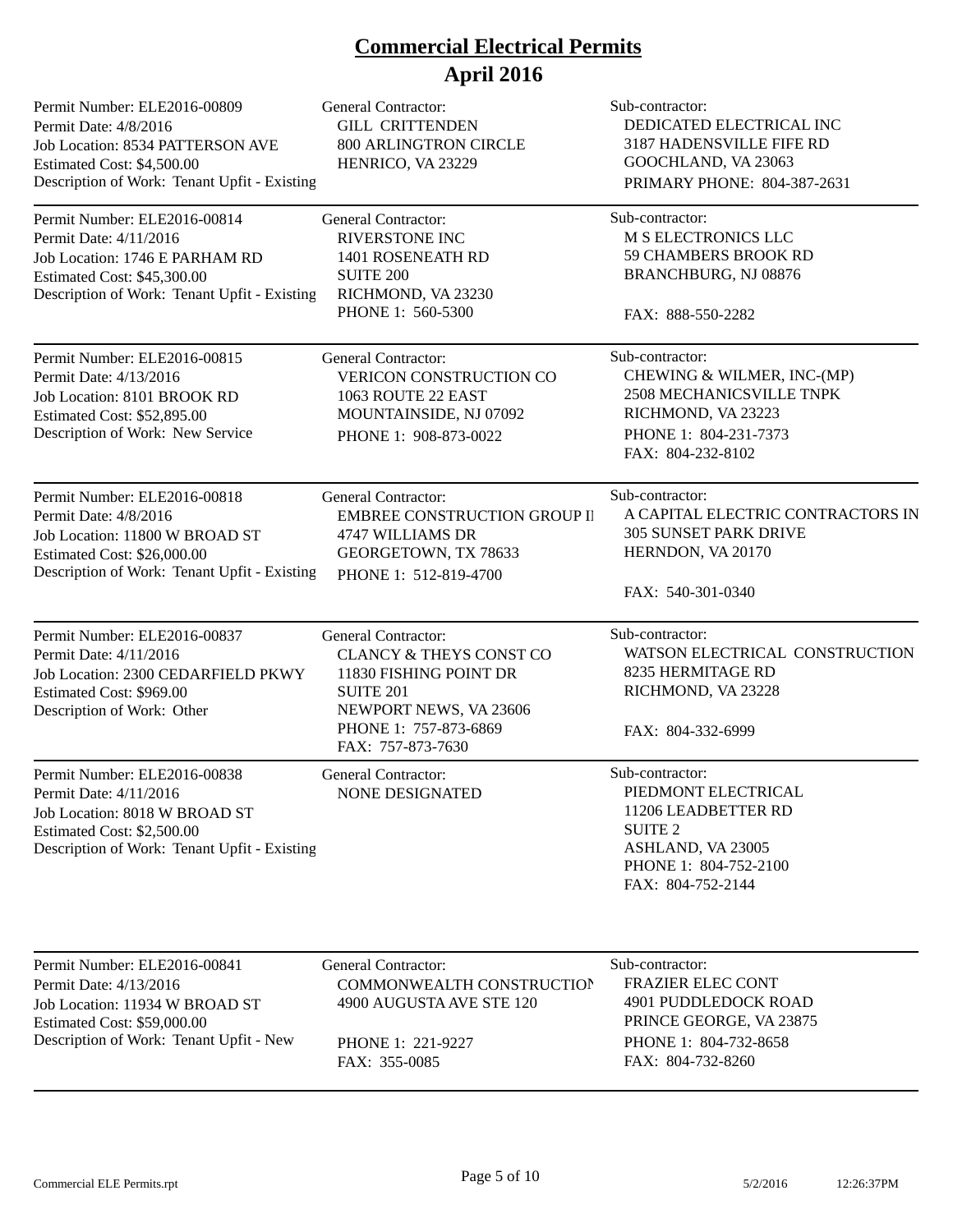| Permit Number: ELE2016-00843<br>Permit Date: 4/13/2016<br>Job Location: 10828 W BROAD ST<br>Estimated Cost: \$38,343.00<br>Description of Work: Tenant Upfit - Existing    | <b>General Contractor:</b><br>DEVELOPMENT CONSTRUCTION SI<br><b>159 LICHFIELD BLVD</b><br><b>SUITE 101</b><br>FREDERICKSBURG, VA 22406<br>PHONE 1: 540-368-1327 | Sub-contractor:<br>TOMMY WALLACE ELECTRICAL<br>3410 SHANNON PARK DR<br><b>SUITE 120</b><br>FREDERICKSBURG, VA 22408<br>PHONE 1: 540-899-2334<br>FAX: 540-371-8795 |
|----------------------------------------------------------------------------------------------------------------------------------------------------------------------------|-----------------------------------------------------------------------------------------------------------------------------------------------------------------|-------------------------------------------------------------------------------------------------------------------------------------------------------------------|
| Permit Number: ELE2016-00844<br>Permit Date: 4/13/2016<br>Job Location: 1602 SKIPWITH RD<br>Estimated Cost: \$134,400.00<br>Description of Work: Tenant Upfit - Existing   | <b>General Contractor:</b><br><b>BRASFIELD &amp; GORRIC, LLC</b><br>2636 ELM HILL PIKE STE 200<br>NASHVILLE, TN 37221                                           | Sub-contractor:<br>AVIS ELECTRIC CO INC<br>8434 MEADOWBRIDGE RD<br>MECHANICSVILLE, VA 23116<br>PHONE 1: 804-730-2112<br>FAX: 804-730-0200                         |
| Permit Number: ELE2016-00845<br>Permit Date: 4/13/2016<br>Job Location: 6800 PARAGON PL<br><b>Estimated Cost: \$17,000.00</b><br>Description of Work: Other                | <b>General Contractor:</b><br><b>NONE DESIGNATED</b>                                                                                                            | Sub-contractor:<br>APPLIED TELECOM SOLUTIONS, INC<br>2821 WICKLOW LANE<br>RICHMOND, VA 23236                                                                      |
| Permit Number: ELE2016-00851<br>Permit Date: 4/13/2016<br>Job Location: 8565 MAGELLAN PKWY<br>Estimated Cost: \$29,000.00<br>Description of Work: Tenant Upfit - Existing  | <b>General Contractor:</b><br>DAVENPORT UNGER CONSTRUCTIO<br>P.O. BOX 399<br>LADYSMITH, VA 22501                                                                | Sub-contractor:<br>ELECTRICAL SERVICES UNLIMITED<br>12103 HANOVER COURTHOUSE RD<br>HANOVER, VA 23069                                                              |
|                                                                                                                                                                            |                                                                                                                                                                 | PHONE 1: 804-730-8525<br>FAX: 804-730-8883                                                                                                                        |
| Permit Number: ELE2016-00856<br>Permit Date: 4/13/2016<br>Job Location: 1601 WILLOW LAWN DR<br>Estimated Cost: \$15,000.00<br>Description of Work: Tenant Upfit - Existing | <b>General Contractor:</b><br>BROOK RUN CONSTRUCTION CO.<br><b>485 LEELAND RD</b><br>FREDERICKSBURG, VA 22405<br>PHONE 1: 540-295-4524                          | Sub-contractor:<br>REYCO ELECTRICAL SERVICES INC<br>7 JAY GOULD COURT, STE 6<br>WALDORF, MD 20602                                                                 |
| Permit Number: ELE2016-00867<br>Permit Date: 4/13/2016<br>Job Location: 9954 MAYLAND DR<br><b>Estimated Cost: \$41,500.00</b><br>Description of Work: New Service          | General Contractor:<br>EAGLE COMMERCIAL CONST LLC<br>2250 OLD BRICK RD<br><b>SUITE 220</b><br>GLEN ALLEN, VA 23060<br>PHONE 1: 804-741-4663                     | Sub-contractor:<br>M&E CONTRACTORS INC<br>9001 HERMITAGE ROAD<br>RICHMOND, VA 23228<br>FAX: 804-353-6010                                                          |
|                                                                                                                                                                            | FAX: 804-741-0553                                                                                                                                               |                                                                                                                                                                   |
| Permit Number: ELE2016-00869<br>Permit Date: 4/13/2016<br>Job Location: 13500 N GAYTON RD<br>Estimated Cost: \$1,065,075.00<br>Description of Work: New Service            | <b>General Contractor:</b><br>CAPSTONE CONTRACTING<br>4235 INNSLAKE DR STE 110<br>GLEN ALLEN, VA 23060<br>PHONE 1: 755-4455                                     | Sub-contractor:<br>HILL ELECTRICAL INC<br>8553 MEADOWBRIDGE RD<br>MECHANICSVILLE, VA 23111                                                                        |
|                                                                                                                                                                            |                                                                                                                                                                 | PHONE 1: (804) 746-3122<br>FAX: (804) 746-7159                                                                                                                    |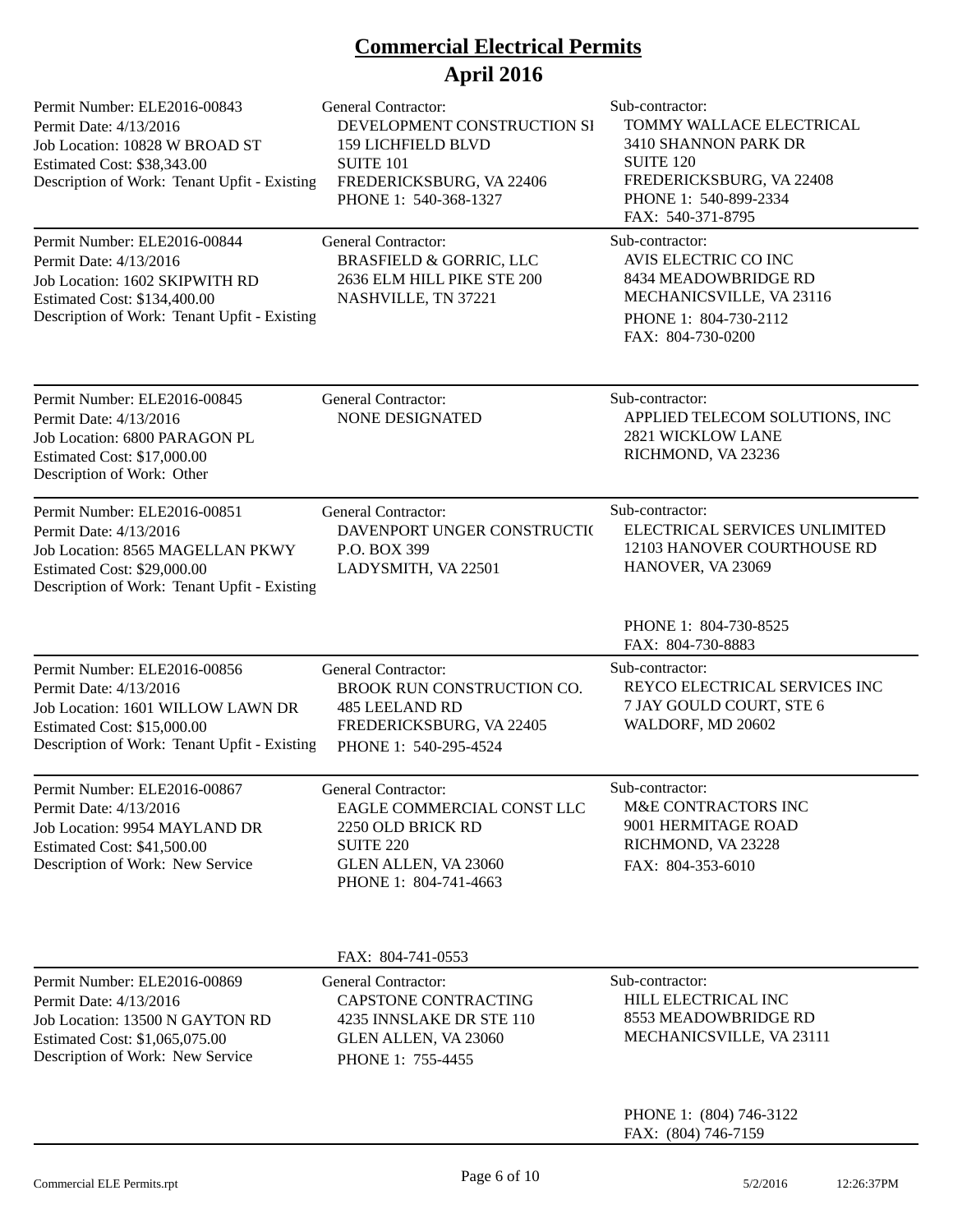| Permit Number: ELE2016-00871<br>Permit Date: 4/14/2016<br>Job Location: 11958 W BROAD ST<br>Estimated Cost: \$816,745.00<br>Description of Work: Tenant Upfit - New                 | <b>General Contractor:</b><br>HOURIGAN CONSTRUCTION CORP<br>1600 FOREST AVE<br>HENRICO, VA 23229<br>PHONE 1: 804-282-5300<br>FAX: 804-282-0955                                      | Sub-contractor:<br><b>IES COMMERCIAL INC</b><br>340 E HILL CARTER PARKWAY<br>ASHLAND, VA 23005<br>FAX: 804-798-1115                                          |
|-------------------------------------------------------------------------------------------------------------------------------------------------------------------------------------|-------------------------------------------------------------------------------------------------------------------------------------------------------------------------------------|--------------------------------------------------------------------------------------------------------------------------------------------------------------|
| Permit Number: ELE2016-00873<br>Permit Date: 4/14/2016<br>Job Location: 8131 STAPLES MILL RD<br>Estimated Cost: \$14,000.00<br>Description of Work: Other                           | <b>General Contractor:</b><br><b>LF JENNINGS INC</b><br>7130 GLEN FOREST DR<br>RICHMOND, VA 23226<br>PHONE 1: 612-1938                                                              | Sub-contractor:<br>ELECTRICAL CONTROLS & MAINTENAN<br>8149 - A WALNUT GROVE RD<br>MECHANICSVILLE, VA 23111<br>FAX: 804-779-3279                              |
| Permit Number: ELE2016-00874<br>Permit Date: 4/20/2016<br>Job Location: 4870 SADLER RD<br>Estimated Cost: \$1,200.00<br>Description of Work: New Service                            | <b>General Contractor:</b><br>DALLAN CONSTRUCTION INC<br>4900 FITZHUGH AVE<br>RICHMOND, VA 23230<br>PHONE 1: 421-9326<br>FAX: 804-421-9328                                          | Sub-contractor:<br><b>METRO ELECTRIC</b><br>6407 MALLORY DR<br>RICHMOND, VA 23226<br>FAX: 804-673-1290                                                       |
| Permit Number: ELE2016-00882<br>Permit Date: 4/19/2016<br>Job Location: 1 E LABURNUM AVE<br>Estimated Cost: \$1,000.00<br>Description of Work: Other                                | General Contractor:<br>RAPPAHANNOCK PETROLEUM<br>225 RITTER RD<br>WINCHESTER, VA 22602<br>FAX: 540-869-5406                                                                         | Sub-contractor:<br><b>JFR ELECTRIC</b><br>PO BOX 4462<br>LEESBURG, VA 20177                                                                                  |
| Permit Number: ELE2016-00885<br>Permit Date: 4/19/2016<br>Job Location: 1 RICHARD E BYRD TERM<br><b>Estimated Cost: \$15,750.00</b><br>Description of Work: Tenant Upfit - Existing | <b>General Contractor:</b><br>RMT CONSTRUCTION & DEVELOPM<br>571 SOUTHLAKE BLVD<br>CHESTERFIELD, VA 23236<br>PHONE 1: 804-464-2673<br>FAX: 804-464-2691                             | Sub-contractor:<br>COMMONWEALTH ELECTRICAL SERVICI<br>2711 BUFORD RD<br><b>SUITE 305</b><br>RICHMOND, VA 23235<br>FAX: 804-326-9459<br>PHONE 1: 804-737-4944 |
| Permit Number: ELE2016-00886<br>Permit Date: 4/19/2016<br>Job Location: 4291 NOVEMBER AVE<br>Estimated Cost: \$73,000.00<br>Description of Work: New Service                        | <b>General Contractor:</b><br>RVA CONSTRUCTION INC<br>8001 FRANKLIN FARMS DR<br><b>SUITE 138</b><br>RICHMOND, VA 23229                                                              | Sub-contractor:<br><b>LAUTERBACH ELECTRIC</b><br><b>4029 MACARTHUR AVE</b><br>RICHMOND, VA 23227<br>PHONE 1: 804-553-3900<br>FAX: 804-553-9939               |
| Permit Number: ELE2016-00887<br>Permit Date: 4/19/2016<br>Job Location: 6641 W BROAD ST<br>Estimated Cost: \$180,000.00<br>Description of Work: Tenant Upfit - Existing             | <b>General Contractor:</b><br><b>GRAYBEALE CONSTRUCTION INC</b><br>8420 MEADOWBRIDGE RD<br><b>SUITE F</b><br>MECHANICSVILLE, VA 23116<br>PHONE 1: 804-569-6185<br>FAX: 804-569-6186 | Sub-contractor:<br>HILL ELECTRICAL INC<br>8553 MEADOWBRIDGE RD<br>MECHANICSVILLE, VA 23111<br>PHONE 1: (804) 746-3122<br>FAX: (804) 746-7159                 |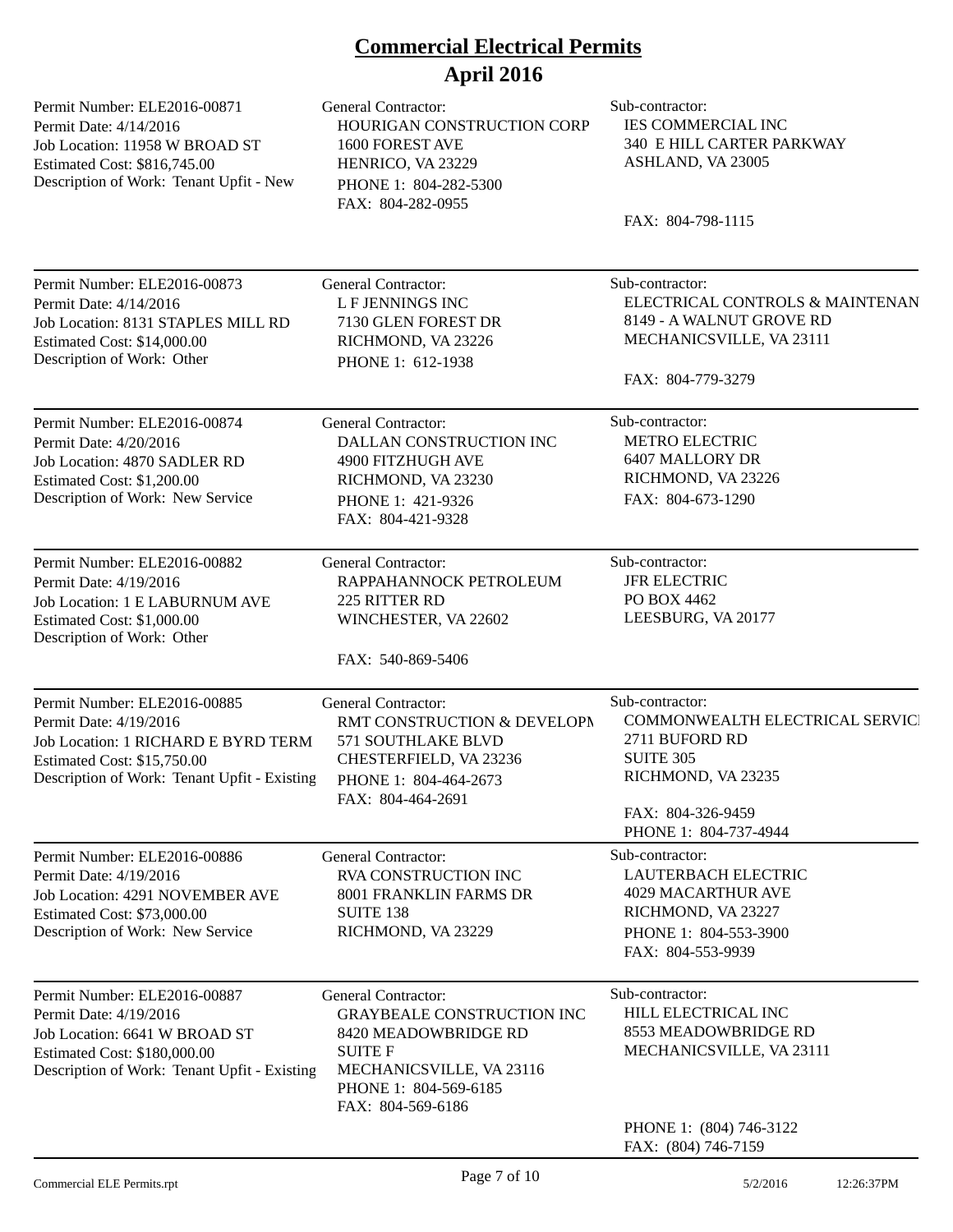| Permit Number: ELE2016-00888<br>Permit Date: 4/19/2016<br>Job Location: 10301 W BROAD ST<br>Estimated Cost: \$5,500.00<br>Description of Work: Tenant Upfit - Existing  | <b>General Contractor:</b><br>FOOTPRINT RETAIL SERVICES<br>2200 WESTERN CT.<br><b>STE. 150</b><br>LISLE, IL 60532                              | Sub-contractor:<br>CHEWNING & WILMER, INC<br><b>2508 MECHANICSVILLE TNPK</b><br>RICHMOND, VA 23223                                       |
|-------------------------------------------------------------------------------------------------------------------------------------------------------------------------|------------------------------------------------------------------------------------------------------------------------------------------------|------------------------------------------------------------------------------------------------------------------------------------------|
|                                                                                                                                                                         |                                                                                                                                                | FAX: 804-231-3841<br>PHONE 1: 804-231-7373                                                                                               |
| Permit Number: ELE2016-00889<br>Permit Date: 4/15/2016<br>Job Location: 4200 EUBANK RD<br>Estimated Cost: \$5,400.00<br>Description of Work: Tenant Upfit - Existing    | <b>General Contractor:</b><br>HEISLER CONSTRUCTION<br>201 LANVALE AVE<br>RICHMOND, VA 23230                                                    | Sub-contractor:<br><b>METRO ELECTRIC</b><br>6407 MALLORY DR<br>RICHMOND, VA 23226<br>FAX: 804-673-1290                                   |
| Permit Number: ELE2016-00896<br>Permit Date: 4/19/2016<br>Job Location: 11958 W BROAD ST<br>Estimated Cost: \$28,700.00<br>Description of Work: Tenant Upfit - Existing | <b>General Contractor:</b><br>HOURIGAN CONSTRUCTION CORP<br>1600 FOREST AVE<br>HENRICO, VA 23229<br>PHONE 1: 804-282-5300<br>FAX: 804-282-0955 | Sub-contractor:<br>DOMINION ELECTRICAL, INC<br>11206 LEADBETTER RD<br>ASHLAND, VA 23005<br>PHONE 1: 804-798-8668<br>FAX: 804-798-1619    |
| Permit Number: ELE2016-00916<br>Permit Date: 4/19/2016<br>Job Location: 4903 SULKY DR<br>Estimated Cost: \$13,000.00<br>Description of Work: Other                      | General Contractor:<br>CHESTERFIELD MASONRY INC<br>9331 WATERFOWL FLYWAY<br>CHESTERFIELD, VA 23838<br>PHONE 1: 347-0694                        | Sub-contractor:<br>D S MITCHELL ELECTRIC INC<br><b>307 LAUREL DR</b><br>AYLETT, VA 23009<br>PHONE 1: 804-357-4940<br>FAX: 804-769-1208   |
| Permit Number: ELE2016-00917<br>Permit Date: 4/19/2016<br>Job Location: 8800 BROOK RD<br>Estimated Cost: \$1,200.00<br>Description of Work: Other                       | <b>General Contractor:</b><br><b>NONE DESIGNATED</b>                                                                                           | Sub-contractor:<br>HILL ELECTRICAL INC<br>8553 MEADOWBRIDGE RD<br>MECHANICSVILLE, VA 23111                                               |
|                                                                                                                                                                         |                                                                                                                                                | PHONE 1: (804) 746-3122<br>FAX: (804) 746-7159                                                                                           |
| Permit Number: ELE2016-00920<br>Permit Date: 4/26/2016<br>Job Location: 6235 RIVER RD<br>Estimated Cost: \$5,900.00<br>Description of Work: Tenant Upfit - Existing     | <b>General Contractor:</b><br>RGI GENERAL CONTRACTORS<br>3805 GASKINS RD<br>HENRICO, VA 23233<br>FAX: 288-6664<br>PHONE 1: 288-8118            | Sub-contractor:<br><b>ELECTRICAL SOLUTIONS</b><br>PO BOX 2309<br>GLEN ALLEN, VA 23058<br>PHONE 1: 804-247-2421<br>FAX: 804-968-4752      |
| Permit Number: ELE2016-00922<br>Permit Date: 4/28/2016<br>Job Location: 4224 COX RD<br>Estimated Cost: \$9,500.00<br>Description of Work: Tenant Upfit - Existing       | <b>General Contractor:</b><br>DALLAN CONSTRUCTION INC<br>4900 FITZHUGH AVE<br>RICHMOND, VA 23230<br>PHONE 1: 421-9326<br>FAX: 804-421-9328     | Sub-contractor:<br>NORRIS ELECTRIC INC<br>7116 SWINDALE CT<br>MECHANICSVILLE, VA 23116<br>PHONE 2: 804-916-9885<br>PHONE 1: 804-730-9146 |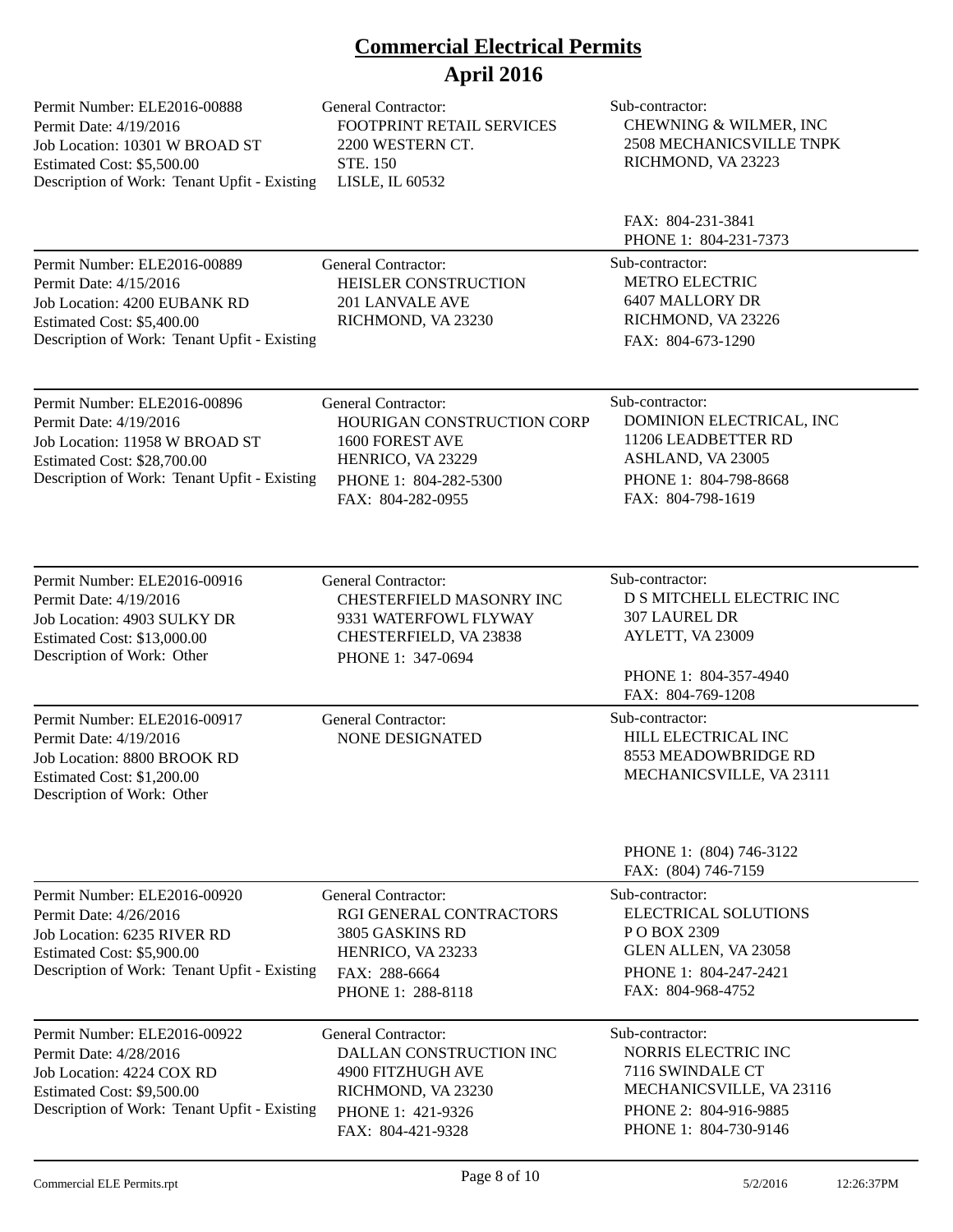| Permit Number: ELE2016-00923<br>Permit Date: 4/19/2016<br>Job Location: 4871 COX RD<br>Estimated Cost: \$14,850.00<br>Description of Work: Other                       | <b>General Contractor:</b><br><b>NONE DESIGNATED</b>                                                                                        | Sub-contractor:<br>BAGBY ELECTRIC CO OF VAINC<br>11194 LEADBETTER RD<br>ASHLAND, VA 23005<br>PHONE 1: 804-550-5203<br>FAX: 804-550-0689 |
|------------------------------------------------------------------------------------------------------------------------------------------------------------------------|---------------------------------------------------------------------------------------------------------------------------------------------|-----------------------------------------------------------------------------------------------------------------------------------------|
| Permit Number: ELE2016-00925<br>Permit Date: 4/20/2016<br>Job Location: 4821 OLD MAIN ST<br>Estimated Cost: \$5,000.00<br>Description of Work: Tenant Upfit - Existing | <b>General Contractor:</b><br>J D LEWIS CONSTRUCTION MANG<br><b>321 S. 10TH STREET</b><br>RICHMOND, VA 23219                                | Sub-contractor:<br>PROXIMITY LLC<br>1318 E CARY ST - 2B<br>RICHMOND, VA 23219<br>FAX: 804-545-2898                                      |
| Permit Number: ELE2016-00929<br>Permit Date: 4/20/2016<br>Job Location: 5501 W BROAD ST<br>Estimated Cost: \$10,845.00<br>Description of Work: Tenant Upfit - Existing | <b>General Contractor:</b><br>N CHASEN & SONS INC<br>2924 W MARSHALL ST<br>RICHMOND, VA 23230<br>PHONE 1: 804-353-4563<br>FAX: 804-353-8960 | Sub-contractor:<br>US ELECTRIC CO INC<br>2403 W MAIN ST<br>RICHMOND, VA 23220<br>PHONE 1: 804-353-4928<br>FAX: 804-353-5929             |
| Permit Number: ELE2016-00942<br>Permit Date: 4/22/2016<br>Job Location: 5727 S LABURNUM AVE<br>Estimated Cost: \$12,000.00<br>Description of Work: Upgrade Service     | <b>General Contractor:</b><br><b>NONE DESIGNATED</b>                                                                                        | Sub-contractor:<br><b>LOWMAN ELECTRIC</b><br>3101 W MOORE ST<br>RICHMOND, VA 23230<br>PHONE 1: 804-355-0246<br>FAX: 804-355-0256        |
| Permit Number: ELE2016-00949<br>Permit Date: 4/22/2016<br>Job Location: 13500 N GAYTON RD<br>Estimated Cost: \$7,500.00<br>Description of Work: Other                  | General Contractor:<br><b>CAPSTONE CONTRACTING</b><br>4235 INNSLAKE DR STE 110<br>GLEN ALLEN, VA 23060<br>PHONE 1: 755-4455                 | Sub-contractor:<br>HILL ELECTRICAL INC<br>8553 MEADOWBRIDGE RD<br>MECHANICSVILLE, VA 23111                                              |
|                                                                                                                                                                        |                                                                                                                                             | PHONE 1: (804) 746-3122<br>FAX: (804) 746-7159                                                                                          |
| Permit Number: ELE2016-00950<br>Permit Date: 4/22/2016<br>Job Location: 6641 W BROAD ST<br>Estimated Cost: \$80,000.00<br>Description of Work: Other                   | <b>General Contractor:</b><br><b>NONE DESIGNATED</b>                                                                                        | Sub-contractor:<br><b>SEACOM INC</b><br>2314 COMMERCE CENTER DR<br>ROCKVILLE, VA 23146<br>PHONE 1: 804-262-0052<br>FAX: 804-262-0256    |